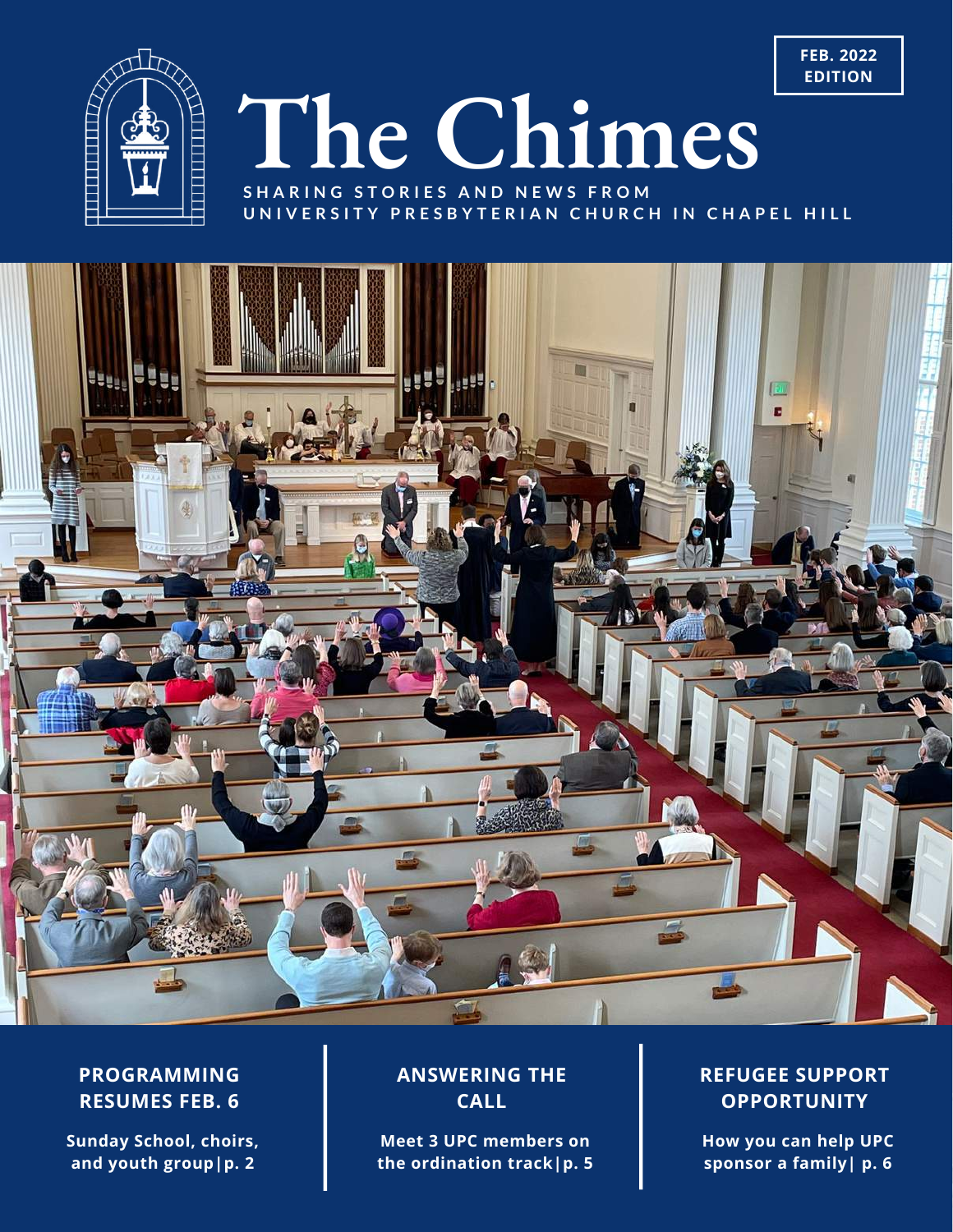### **In this Edition... Our Staff**

| Programming Resumes Feb. 62      |  |
|----------------------------------|--|
|                                  |  |
|                                  |  |
|                                  |  |
|                                  |  |
| Save the Dates: VBS and Retreat4 |  |
|                                  |  |
|                                  |  |
|                                  |  |
| Nominating Process for Officers7 |  |
|                                  |  |
|                                  |  |

### **Office Volunteers Needed**

As we prepare to open the church office five days a week (exact date TBA), we are in need of additional volunteers to serve.



Openings are two Friday mornings from 9:00- 12:15 and some Monday, Wednesday, Thursday, and Friday afternoons from 12:30-4:00. Responsibilities include welcoming visitors to the church office, answering the phone, and simple clerical tasks. Parking is available outside the Campus Ministry entrance. If you're available to volunteer, or if you'd like to volunteer in the office as a substitute, please contact Shelley Adams at [shelleyhadams@gmail.com](mailto:shelleyhadams@gmail.com) or (919) 942-2525.

**Meg Peery McLaughlin**, Co-Pastor **Jarrett McLaughlin**, Co-Pastor **Kim McNeill**, Staff Associate for Youth Ministries **Nancy Myer**, Staff Associate for Children's Ministries **Joey Fala**, Director of Music Ministry **Berry French**, Associate Pastor for Campus Ministry **Hadley Kifner**, Pastor for Spiritual Nurture **Erin Collier**, Director of Communications and **Stewardship Ellen Parker**, Director, UPPS **Sara Richard,** Administrative Assistant **Peter Costa,** Financial Manager **Melani Willhite**, Financial Assistant **Dennis Dallke**, Property Manager **Johnny Clay,** Sexton

### **Find us online!**

- **[upcch.org](http://upcch.org/)**
- **[facebook.com/upcch](http://facebook.com/upcch)**
- **[@upc\\_chapelhill](http://instagram.com/upc_chapelhill)**
- **[vimeo.com/upcch](http://vimeo.com/upcch)**

*Cover Photo: Laying on of hands at our Officer Ordination and Installation on January 9.*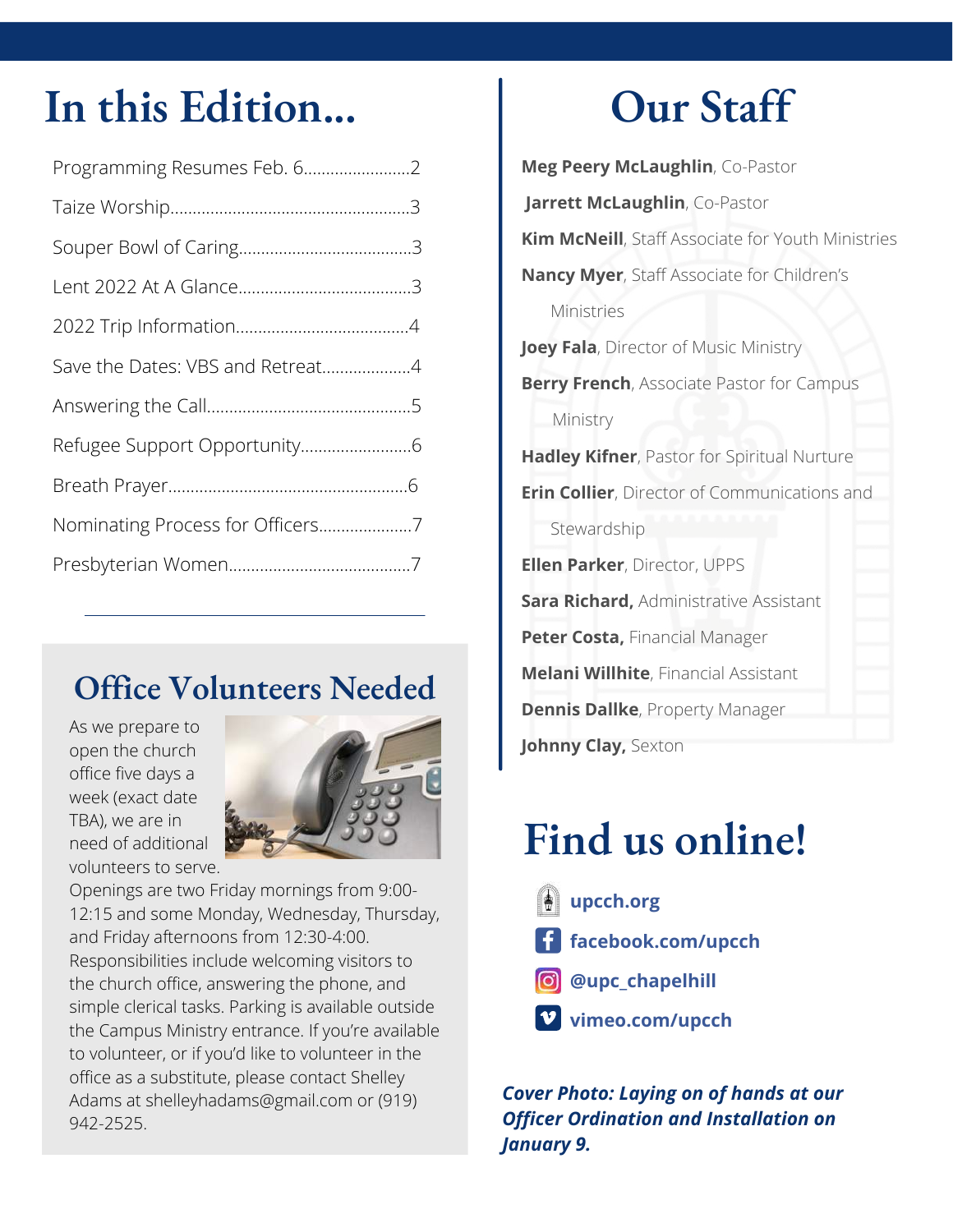### **In-Person Programs Return in February!**

#### **Sunday Schedule beginning on February 6:**

**9:45 am - Sunday School** for all ages (with nursery care for those 3 and younger)

**Children's Classes: 3-year-olds - K:** Room 128 **1st-3rd grade:** Youth Center **4th-5th grade:** Room 221

**Youth Classes: 6th-7th grade:** Room 136 **Confirmation:** Dunham Hall **10th-12th grade:** PCM lounge

#### **Adult Classes (details below):**

**Crossroads:** Stephen Ministry Room **Power Your Mind:** Vance Barron Hall **Presby 101\*:** Fellowship Hall *\*standalone class on Feb. 6*

**11:00 am - Worship\*\*** (Sanctuary and livestream)

\*\*About our worship schedule: In response to the current COVID trends, we will continue to have only one worship service at 11:00 am in the Sanctuary until we reach our COVID capacity benchmark (40%), when we will then move to *two services. Livestream of our 11:00 service will continue.*

**4:00 pm - Children's & Junior Choirs** (Priscilla D. Bevin Memorial Choir Suite)

**5:00 pm - Youth Choir** (Priscilla D. Bevin Memorial Choir Suite)

**6:00-7:00 pm - Youth Group** (no meal)

All programming is indoors, with a mask requirement and no food or snacks. If current COVID data requires a change in plans, we will communicate all changes via social media, **[upcch.org/together](https://upcch.org/together)**, and email. If you have any questions about our COVID protocols, please contact a member of the program staff.

#### **Adult Education Options - Sundays at 9:45 am**



#### **Crossroads Class**

Crossroads Class will continue their study this spring, doing an overview of books of the Bible and using videos from T*he Bible Project*. This group has been meeting via Zoom and will meet in the Stephen Ministry room when inperson classes resume.



#### **Power Your Mind**

Parents, grandparents, teachers, and anyone who cares about children and youth are invited to come learn healthy and effective coping techniques using the workbook "Power Your Mind." The 8-week class will offer specific tools and skills for managing emotions, controlling impulses and handling situations as they arise. Sign up at: **[upcch.org/power-your-mind](https://upcch.org/power-your-mind)**



Are you new to UPC, new to the Presbyterian denomination, or just curious to know more about what it means to be part of the PC(USA)? In 2022, we'll be offering periodic stand-alone classes about what it means to be Presbyterian! Join us on Feb. 6 in the Fellowship Hall, when we'll talk about scripture and how we interpret it.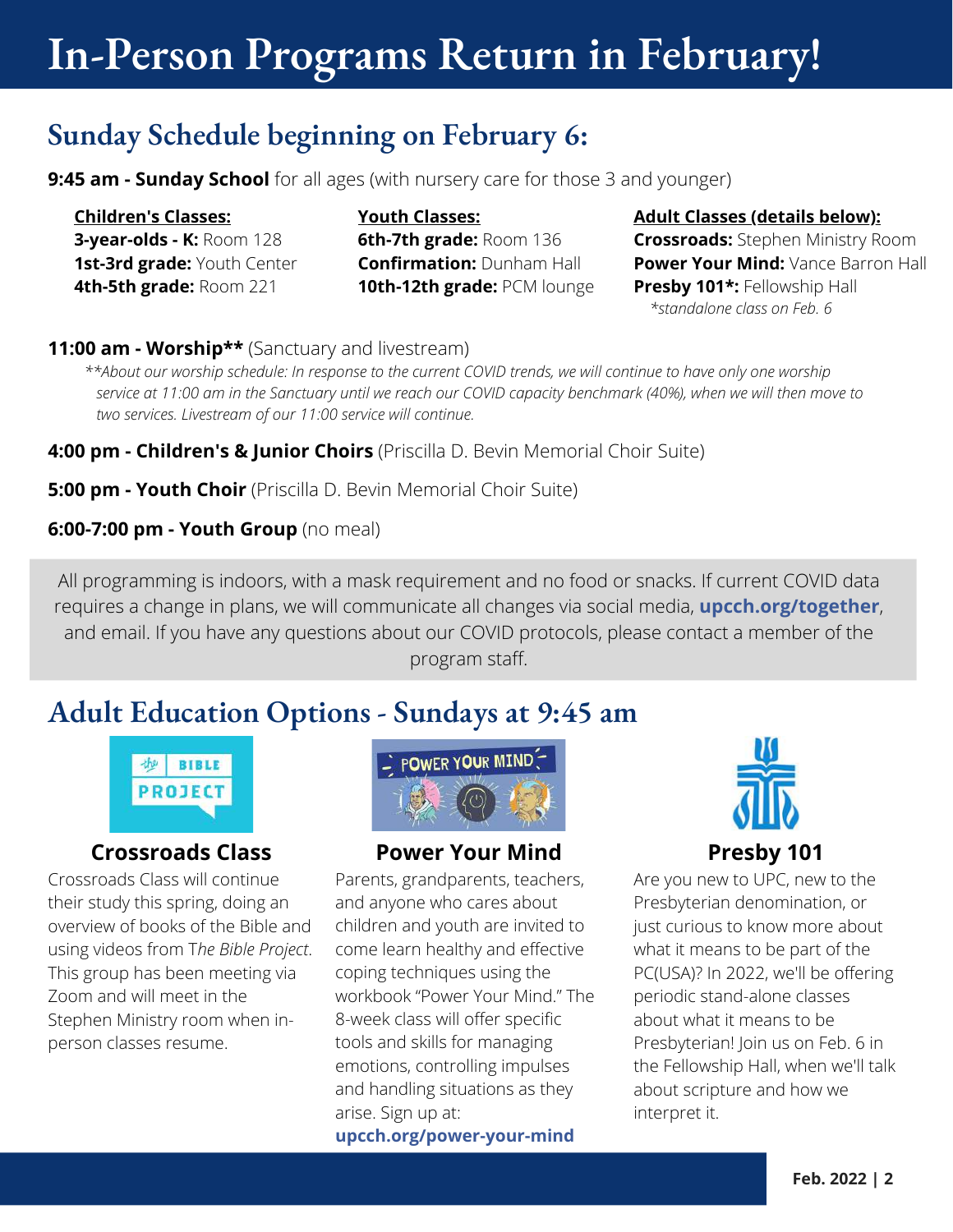### **Taizé Worship - Feb. 8, 7 pm**

Lasting about 30 mins, a Taizé service includes chant-like simple songs sung repeatedly, surrounded by brief periods of silence, Scripture, and prayer. We invite you to come as you are and invite anyone else who may desire a simple evening of singing, praying, and sacred reflection in the Sanctuary.



Moving forward, we will be offering a Taizé service on the second Tuesday of each month. Upcoming dates are: March 8, April 12, May 10.

### **Souper Bowl of Caring**



The Souper Bowl of Caring began over 25 years ago with a simple prayer from a single youth group: "Lord, even as we enjoy the Super Bowl football game, help us be mindful of those without a bowl of soup to eat." On Sunday, February 13, Kirk Club youth will take part in this national effort to love our neighbors. They will hold soup pots at the sanctuary doors following worship to collect money for those who are hungry and hurting. In 2021, groups participating in the Souper Bowl of Caring generated over \$5 million in cash and food items. All money collected at UPC will be donated locally to TABLE; none of the money is sent to Souper Bowl headquarters. Please drop your donation in the soup pot on Sunday, February 13, or donate online on the UPC website.

### **Lent 2022 - Save the Dates**

Lent is a season of repentance and reflection as we prepare to celebrate Easter. Full details about our Lenten schedule will be available in the next edition of *The Chimes*, but be sure to go ahead and mark these dates on your calendar now:

Ash Wednesday: March 2 Palm Sunday: April 10 Maundy Thursday: April 14 Good Friday: April 15 Easter Sunday: April 17

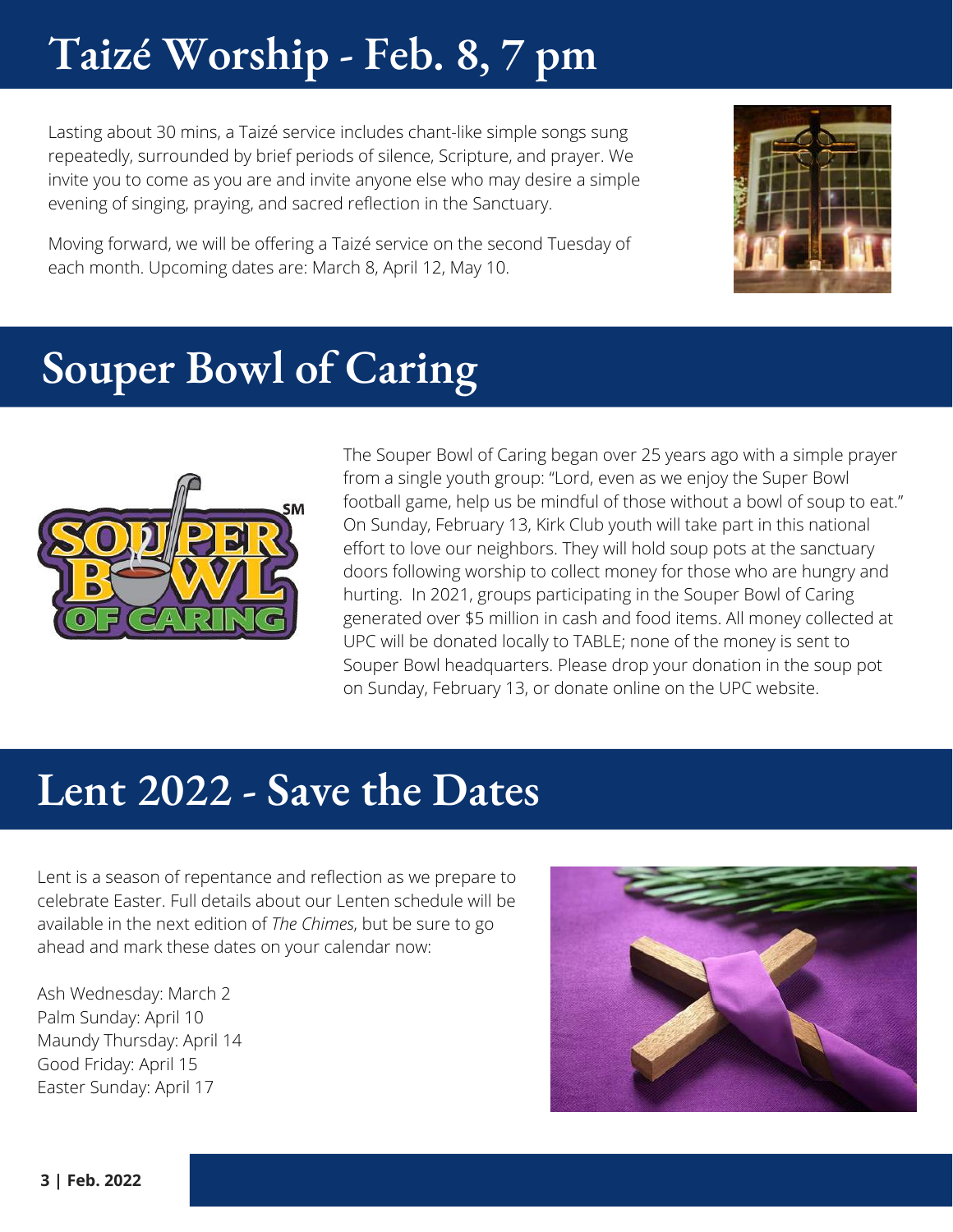### Hit the road with your PYC friends in 2022!

Trips are back, and we rips are back, and is!<br>want you to join us! want you to July 20\*

#### Montreat Youth Conference

**For: Completed 8th-12th graders Dates: June 12-18 Cost: \$425**

#### Appalachia Service Project

**For: completed 8th grade - adults Dates: July 17-23 Cost: \$425 \*Waitlist only\***

#### Massanetta Springs Middle School Conference

**For: Completed 6th-8th graders Dates: July 12-15 Cost: \$450**

#### High School Sabbath Retreat

**Where: Ocean Isle, NC For: 9th-12th graders Dates: April 8-10 Cost: \$250**

#### Montreat Music and Worship

**For: Rising 4th graders - adults Dates: June 19-25 Cost: \$450**

#### Spring Break Service Trip

**Where: Charlotte, NC For: 6th-9th graders Dates: March 25-27 Cost: \$225 \*Register by Jan. 30**



For full details and to register,



### **Vacation Bible School 2022**

#### **June 27-30**

For children age 4 (by 9/1/2022) through 4th grade (this school year) Registration opens February 20.



### **Congregational Retreat 2022**

#### **September 9-11**

We're going back to Montreat! Registration opens March 1.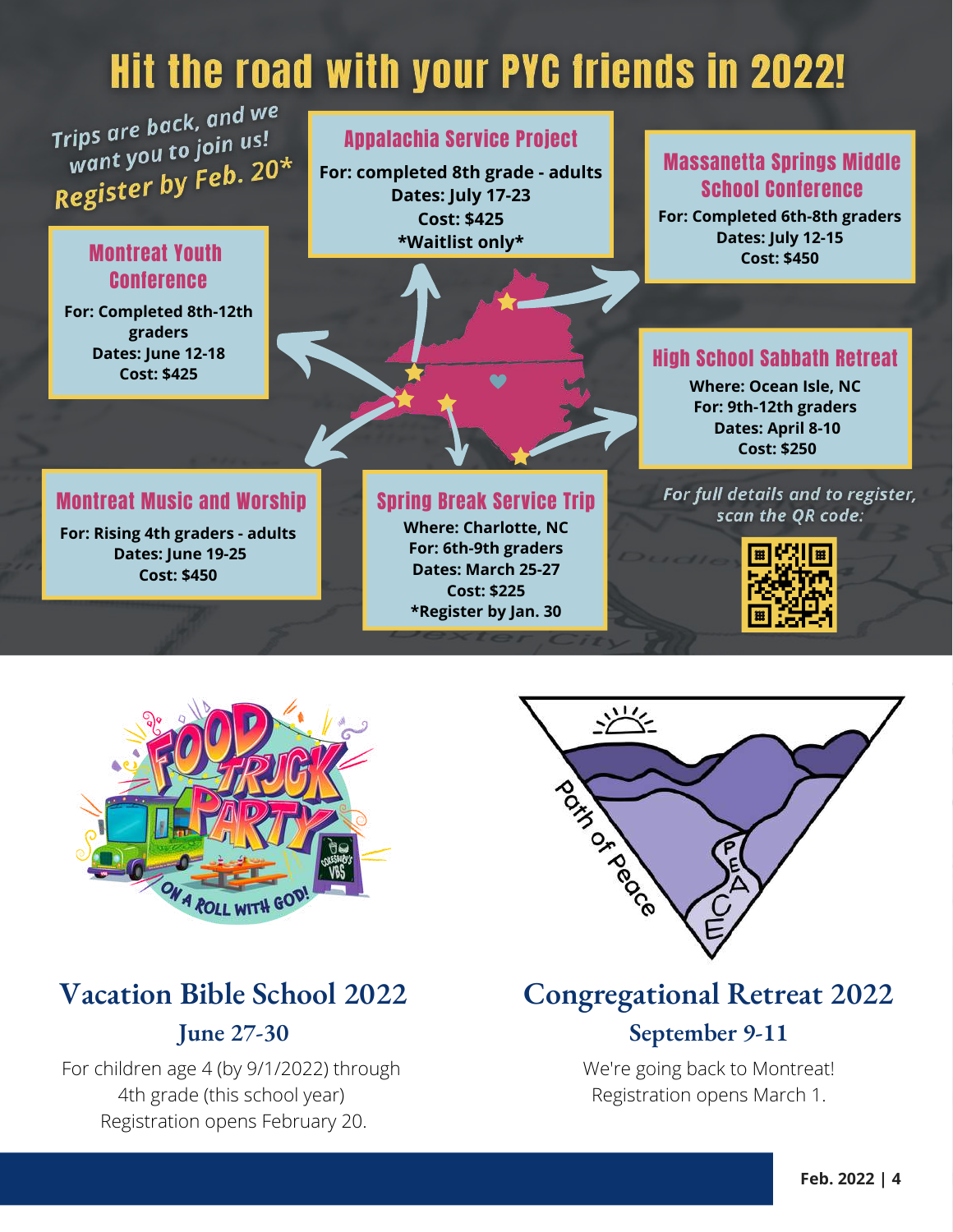## **Answering the Call - The Road to Ordination**

Discerning the call to service as a Minister of Word and Sacrament in the Presbyterian Church (USA) is a sacred task – one that entails a great amount of time learning, reflecting, and consideration within two ordered phases: inquiry and candidacy. Thankfully, the road to ordination is not walked alone! One of the great joys of a congregation is to come alongside an individual exploring a call to encourage and support them as they prepare for ordination.

Recently, the UPC Session experienced that joy in endorsing not just one, but three women in their respective steps in the ordination process:



#### **Nancy Myer, Endorsed as Candidate for Minister of Word and Sacrament**

Nancy has been part of the UPC staff since 2014 as our Staff Associate for Children's Ministries. During her time here, the call to ministry has grown even stronger, leading her to enroll at Union Presbyterian Seminary in Charlotte and begin the ordination process. Nancy has gracefully balanced her classwork and her ministry work, and the two have informed each other along the way. As she reflects on the experience thus far, Nancy says, "I am grateful to this family of faith at UPC for nurturing my call to ordained ministry and for your patience in allowing me to practice what I learn along the way!" She plans to graduate in April 2023 and hopes to continue to minister and serve at UPC after graduation and ordination.



#### **Kim Rubish, Endorsed as Candidate for Minister of Word and Sacrament**

Kim began attending UPC as a middle schooler, where she found a safe place that valued and affirmed her and her voice, and where she first began to sense a call to ministry. After attending Duke Divinity School and UNC School of Social Work, and serving as the PCM intern for 3 years, Kim now serves as the inaugural Pastoral Resident with both PCM and Cary Presbyterian Church. In this role, she has been able to further lean into her love of pastoral care and relational ministry. As she thinks about her path toward ordination, Kim says, "the love, support, and encouragement of UPC has been endlessly important in my discernment- the UPC community has been ever-present in affirming my call and helping me grow on this path!"



#### **Alli Buikema, Endorsed as Inquirer for Ministry**

Alli is our current PCM intern and a new UPC member. Originally from Holland, Michigan, where she was raised in the Christian Reformed Church, Alli is a second-year divinity student at Duke. In addition to her work with PCM, she resides in the Friendship House Community, a partnership of divinity students and adults with developmental disabilities. Alli sees her call as leading her to serve as the pastor of a church. Alli says, "I am deeply grateful to have been welcomed so warmly into the UPC family this past year and to receive support and encouragement as I continue living into my call and exploring pastoral ministry. I look forward to forming new relationships at UPC in the years to come!"

These three endorsements will be sent on to the Committee on Preparation for Ministry in New Hope Presbytery, where Nancy, Kim, and Alli will engage with committee members and seek their support to go before the Presbytery at the next stated meeting on February 26.

Thanks be to God for these three women, and for this congregation that nurtures and affirms the call to ministry!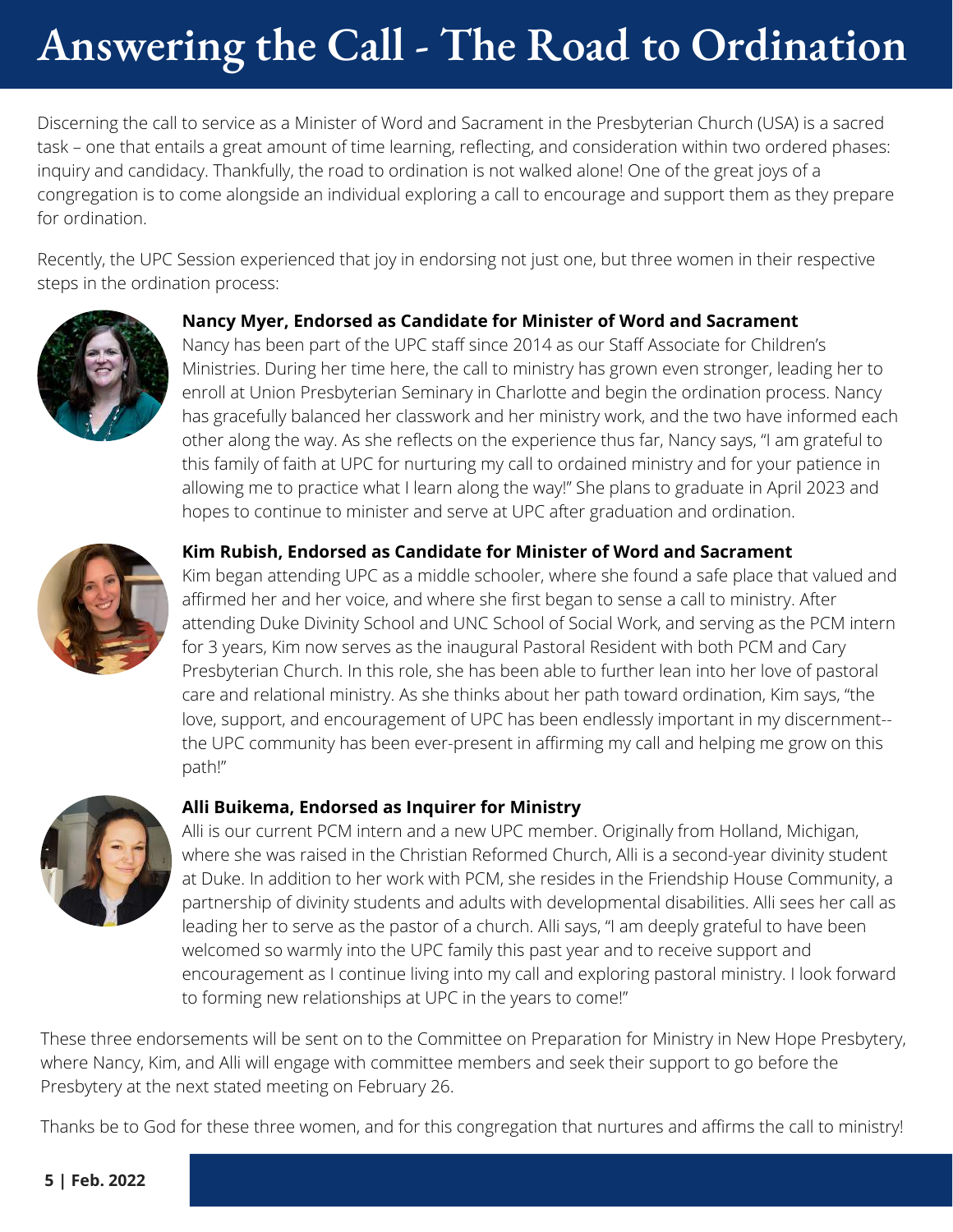## **Refugee Support - An Opportunity to Help**

In early September we all watched as thousands of people were evacuated from Afghanistan. As people of faith we wondered what we could do to help as families came to the US in search of asylum. A number of UPC saints attended a training in October, and from there we identified the members of a Core Team to accompany a family as they make a new life here in our community.

With gratitude to Leslie May who introduced us, we are pleased to support parents Sameer and Salama and their four children, ages six,



four, three, and five months. If you are doing the math in your head, yes, Salama left Afghanistan 9 months pregnant and gave birth to a beautiful little girl here in the US. She also broke her ankle during those early days in this country and continues to recover. Currently, they are living with Sameer's brother in Durham, but we are working to secure them housing of their own and may be asking for help equipping that home in the near future. Stay tuned.

**How Can You Help Now?** The first thing you can do is pray. Pray for Sameer as he enters the work force here. Pray for Salama as she heals and as she learns a new language. Pray for the children as they enter school.

The Core Team will publicize additional ways that you can help. Grocery cards to Food Lion will be helpful, as will diapers and formula, and we will give you a path for providing those soon.

The Core team will likely do much of the interpersonal communication with the family, but none of this would be possible without the support of every single person who gives to UPC. Your generosity, organized with love and a vision for providing hospitality to the refugees in our midst, is what enables this calling. On behalf of the Core Team, we say thank you.